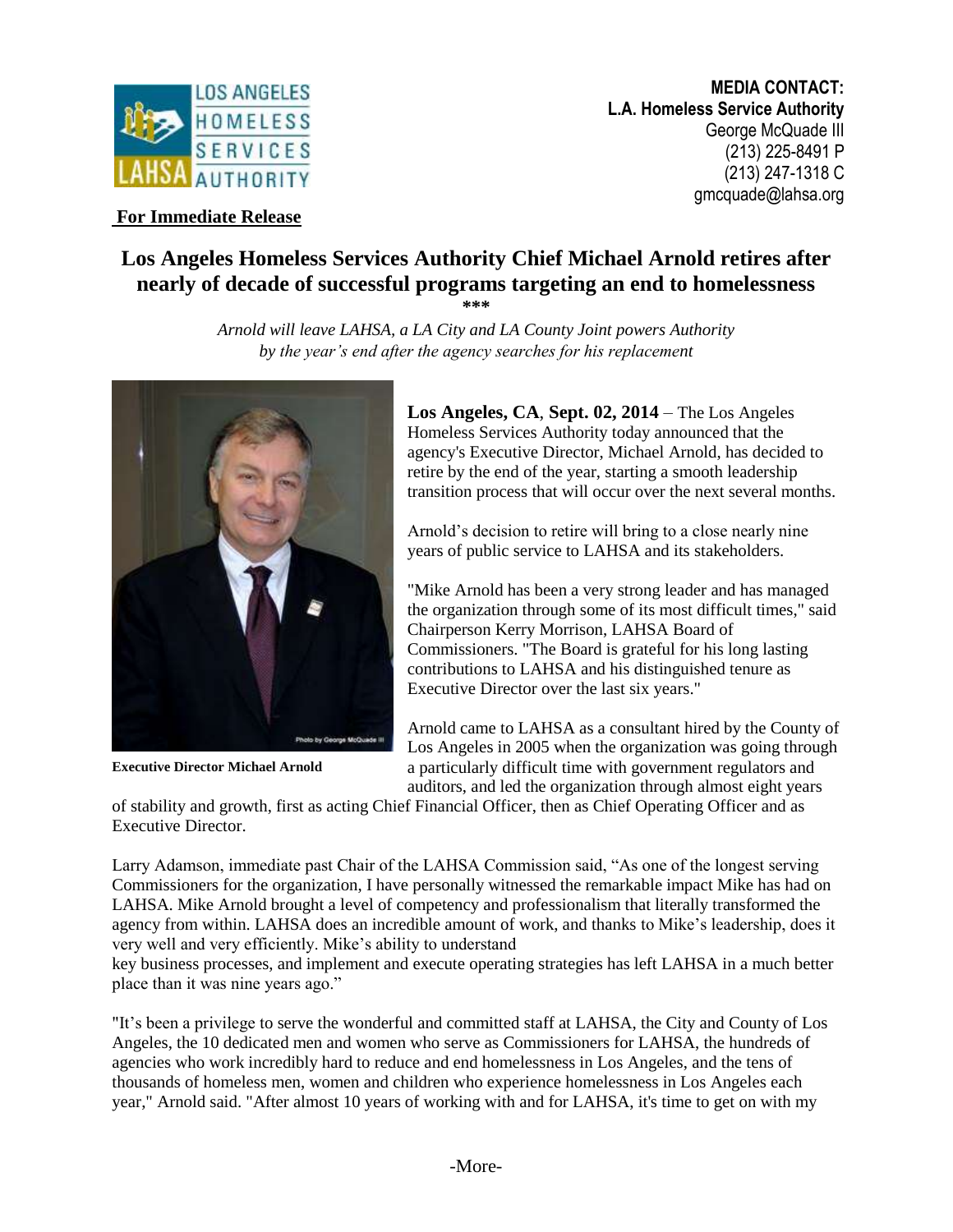retirement and ensure an effective transition to a new generation of leadership. I look forward to working with the Board and the management team during this transition period and to supporting its continued efforts to end homelessness in Los Angeles."

The Board of Commissioners will meet in the next several weeks to develop the process to choose Arnold's successor.

## **During Arnold's tenure at LAHSA, LAHSA:**

- Grew from 33 employees to 89 employees
- Increased HUD Homeless Continuum of Care funding by more than 51 percent from \$52.2 million to \$79.5 million
- Resolved more than \$8 million in HUD questioned costs and moved the LAHSA from "High Audit risk" to "Low Audit Risk" Status with its external independent auditors
- Increased Continuum of Care investments in Permanent Supportive Housing from 43 percent of the total CoC award in 2006, a \$22.6 million annual investment to 66 percent of the total CoC award, or a \$52.1 million investment in PSH in 2013, a \$29.5 million yearly increase in the amount of funding dedicated to Permanent Supportive Housing.
- Implemented strategies that helped to reduce homelessness in Los Angeles by more than 25 percent from 47,669 homeless men, women and children in 2007 to 35,524 homeless men women and children in 2013 enumerated in the street and shelter counts.
- Re-tooled and re-implemented the Homeless Continuum of Care Homeless Management Information System, moving from 401 beds participating in the system in 2007 to more than 14,400 beds participating by 2014, resulting in Los Angeles data participation in the US Department of Housing and Urban Development's Annual Homeless Assessment Report to Congress for the first time since the inception of the report.
- Achieved breakthrough innovations in program service design, including the development of an integrated families homeless housing and services system County-wide; standardizing assessment tools and creating streamlined access to homeless housing and services throughout Los Angeles County Greatly expanded partnerships and strategic linkages that expanded access and resources for homeless programs Countywide

Prior to joining LAHSA, Arnold was a practicing certified public accountant and spent more than 15 years in Big Eight (now Big Four) public accountant firms in financial and strategic management practice areas. Additionally he served in senior management roles at UCLA, MedPartners/Caremark, Evergreen Healthcare and Institute for Systems Biology.

## **About the Los Angeles Homeless Services Authority (LAHSA)**

The Los Angeles Homeless Services Authority (LAHSA) is a joint powers authority of the City and County of Los Angeles, created in 1993 to address the problems of homelessness in Los Angeles County. LAHSA is the lead agency in the HUD-funded Los Angeles Continuum of Care, and coordinates and